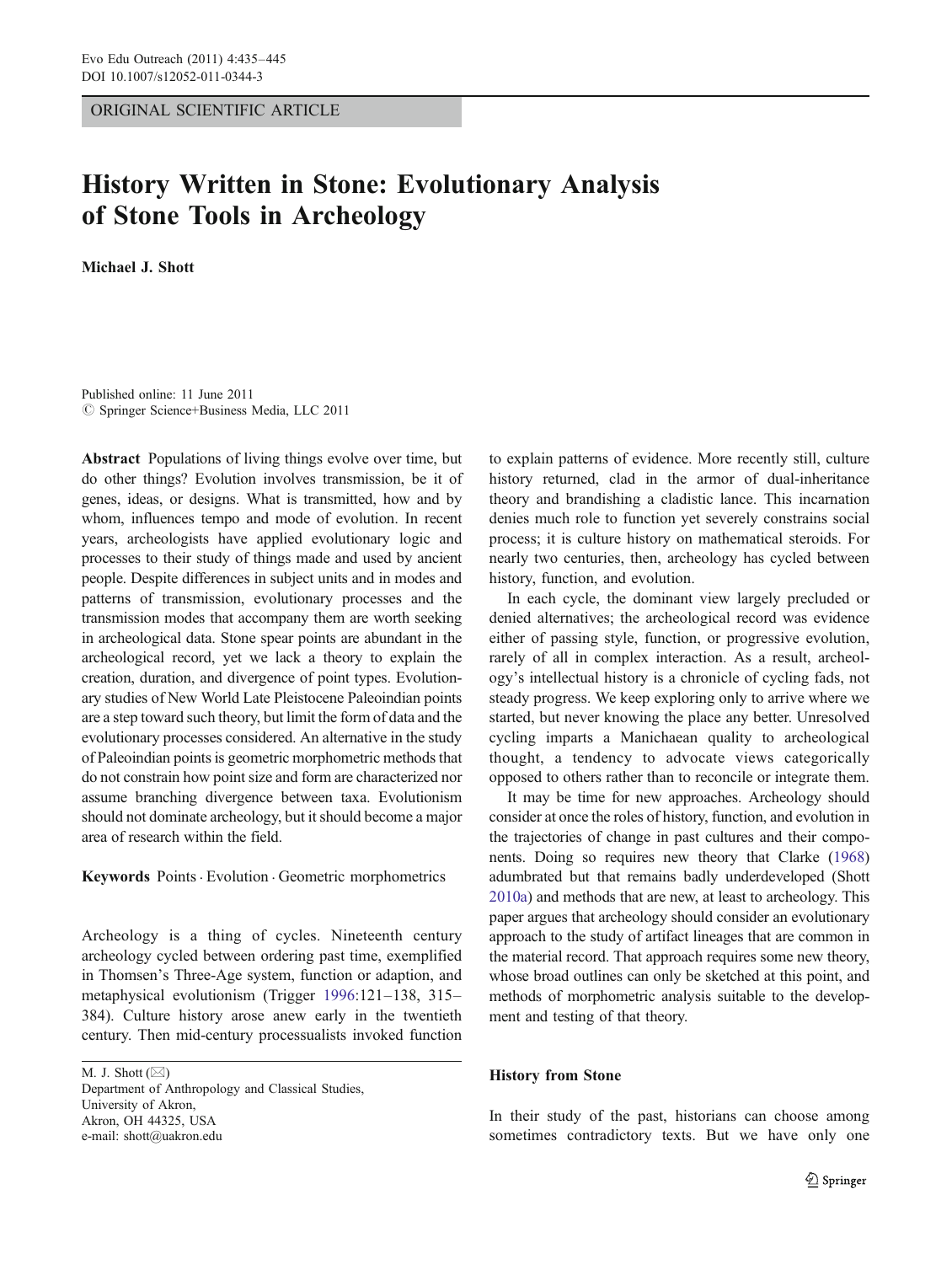archeological record, so we have no choice but to try to read it as best we can. All parts of the archeological record preserve information about past cultures, if we have the wit to interpret them. Some parts, however, recommend themselves to the task better than others. One is the chipped stone tools that archeologists often turgidly call "projectile points" and that lay people know as "arrowheads" (even if many of them tipped lances or spears, not arrows). "Point" is a suitable label, because these artifacts bear relatively sharp tips that were fashioned for the purpose of impaling and disabling prey, and were themselves hafted as the pointed tips of shaft weapons like spears and arrows.

Points had essential characteristics whose expression required considerable effort and elaboration; thus, a good deal of joint technological, morphological, and perhaps historical information resides in the size and form of points and the description of the types that they may comprise. Points were pointed (obviously!) for target penetration and were relatively thin to accommodate both flight and penetration. They were parts of larger assembled weapons, so were attached to shafts or foreshafts by varieties of mastic, lashing, and compression into slotted or socketed hafts. Different types of hafting imposed different requirements on the size and shape of points' haft sections. Besides hafting and wounding by penetration, many points were designed with the secondary goal of durability by resistance to fracture. Opposing imperatives, for instance thinness for penetration and thickness for durability, made some points complex compromises between competing needs.

Hafting and performance have to do with how points served their users. They serve archeologists as well, because points were made of imperishable stone, so persist even though their shafts long since vanished. In the Americas, points were made in numbers practically beyond measure—even now, after centuries of rampant, uncontrolled collection (LaBelle [2003](#page-10-0); Shott [2008a;](#page-10-0) Wilson [\[1899](#page-10-0):233–239] documented collection on the scale of "wagonloads" [1899:234], more than a century ago), known points alone number in the millions from a record that surely numbered in the billions—and according to designs that changed over time, sometimes almost imperceptibly and sometimes rapidly. Whatever the abundance of points and the richness of their types elsewhere, enough were made in the relatively few millennia of New World prehistory to occupy us indefinitely. In global archeological perspective, the Americas are Point Central.

Imperishable and abundant, points obviously are popular subjects of study for the combined technological, morphological, and historical information they encode. Points fairly bristle with information if we can learn to read it in them. Among that information is the intrinsically historical character of the aggregate that they form over long periods

and the tendency for types to arise, flourish for intervals, then to disappear. Stratigraphic excavations and association with radiocarbon dates established the broad outlines of regional sequences of point types. For decades, therefore, archeologists used point types as convenient markers of gross time, typically intervals spanning millennia like "Early Archaic" or centuries like "Middle Woodland," and sometimes as markers of cultural affinity. At the same time, points obviously represent important aspects of prehistoric behavior. Their presence in a deposit signifies, at a minimum, episodes of hunting or similar activities like armed conflict proportional in some way to their number. Thus, points jointly register time and activity, perhaps signifying "Early Archaic" hunting or "Middle Woodland" warfare.

Curiously, in a subject so abundant and diverse, however, archeology has devoted little effort to explaining the point sequences it constructs. We know that type A precedes type B precedes type C. But we cannot explain why type A persisted for as long or briefly as it did, why it fell from favor to be replaced by type B, or perhaps why it persisted in parts of its historical range while B arose in others or whether type A exhibited stasis and was replaced by unrelated type B or changed, evolved, morphed (depending upon your verb of choice) into type B (or into related types  $B_1$  and  $B_2$ ). We know little about the relationship between the technological or morphological integrity of type A and its production complexity or range of materials from which specimens of it were made, i.e., its tendency toward variation and change. That is, archeology lacks a theory of the historical behavior of point types distributed across time, a sad state for so abundant and diverse a class and roughly comparable to a physics that lacks a theory of the atom.

# Do Points Evolve? If So, How?

Whatever the many causes of variation in points, one way to study and explain that variation is in evolutionary terms. The approach requires clearly defined units and heritable variation among them. Evolution is at once process and result, the thing that happens and the consequences of its happening. In this sense, the things that vary and upon which selection acts to produce evolution can be people, pea plants, pots, or stone tools. Objections to evolution applied to things would be valid if sexual reproduction were necessary to evolution, if evolutionary archeologists claimed animate properties for inanimate objects, or if selection pertained only to living things. Artifacts may not reproduce themselves but, like individuals within taxa and taxa within lineages, they may be products of inheritance subject to selection, and they (or at least sets of them) can be ordered in time (Apel and Darmark [2009](#page-9-0); Shott [2008a\)](#page-10-0).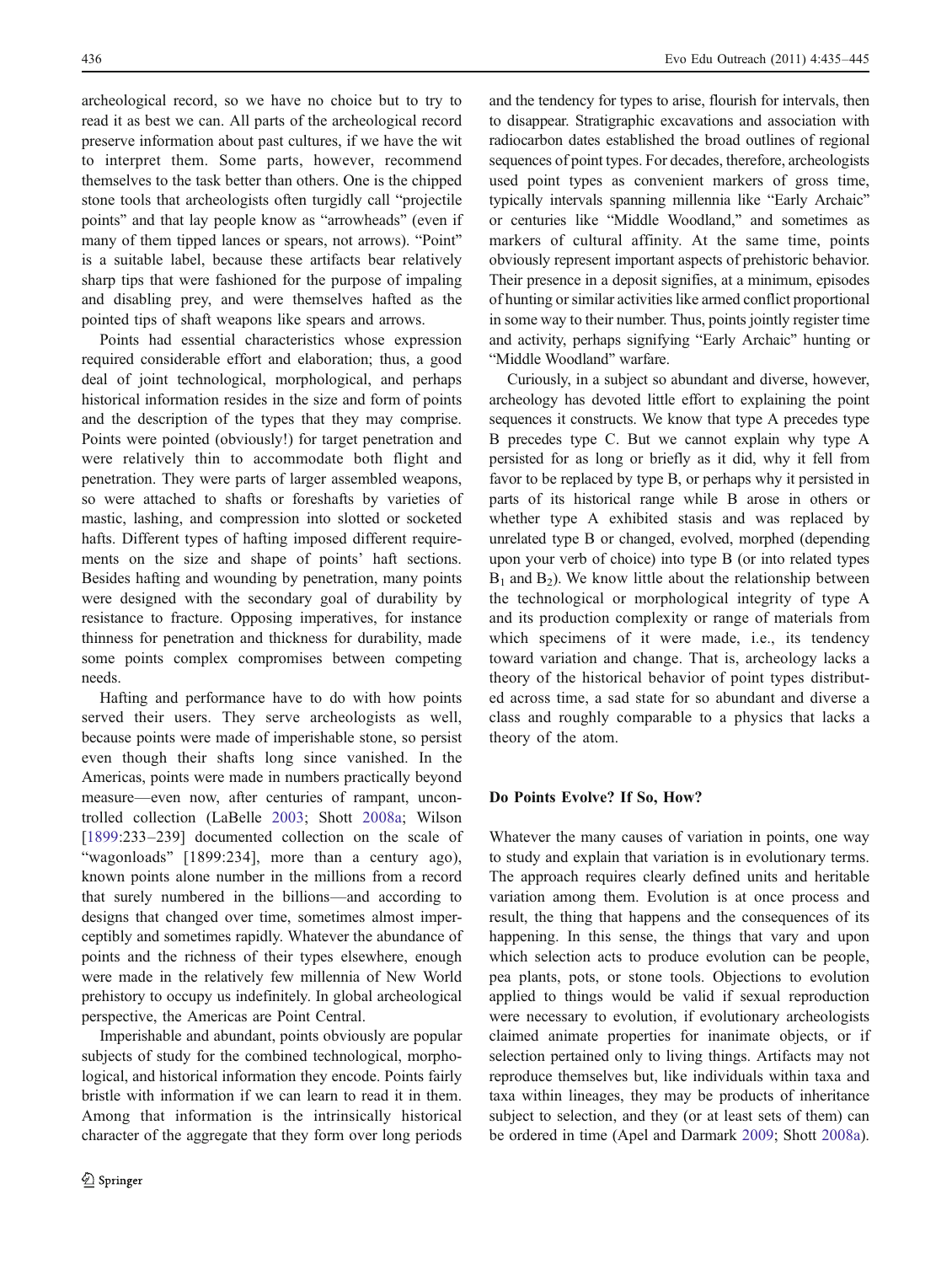In evolutionary studies, archeology borrows heavily in both theory and method from other fields, notably paleobiology. In organic evolution, traits are passed down, not up, across or diagonally; inheritance is vertical and taxa are branching. Cultural transmission can be reticulate, traits being transmitted horizontally and obliquely as well as vertically. An irony of the current moment is that paleobiologists (e.g., Tëmken and Eldredge [2007](#page-10-0)) seem more skeptical of the prospects for an evolutionary archeology than do archeologists (e.g., Bettinger [2009](#page-9-0)). Their skepticism owes in large measure to the specter of reticulate inheritance and horizontal transmission in things made, used and emulated by people. However, similar transmission mechanisms may be in the cultural and natural worlds, inheritance processes are distinct and vastly more complex in culture. The nature of cultural transmission is a serious complication but not an insurmountable barrier to the application of evolutionary theory; in fact, we probably should assume until proven otherwise that cultural transmission is reticulate. Archeologists and other anthropologists who apply evolutionary theory to material things have developed methods to detect and measure, and thereby control for, horizontal transmission (Currie et al. [2010](#page-10-0)) or at least to identify the conditions that make historical inferences robust to its effects (Nunn et al. [2010](#page-10-0)).

Whatever the validity of evolutionary theory applied to material culture, most applications involve expressive material culture like basketry that preserves too poorly in the archeological record to contribute significantly to our knowledge of the past. For instance, Borgerhoff Mulder et al. applauded "evolutionary archeology" [\(2006](#page-9-0):55) studies that mostly involved materials exceedingly rare in the record! Among imperishable materials, evolutionary applications seem more common in pottery than in stone, and almost always in decorative, not functional, elements of pottery. (Whatever the merits and abundance of ceramics, fragmented assemblages of sherds are poorly suited to the morphometric approach to historical study sketched below.) Ironically, the least perishable, most abundant and most ancient craft—stoneworking—until recently was poorly represented in evolutionary studies (Shott [2008a](#page-10-0)). That situation is changing for the better, but my purpose is less to review evolutionary analysis in stone tools than to explore some of its prospects and challenges.

#### What Kind of Units Are Points and Types?

Before the paleobiological revolution, biologists knew that individuals were the sole unit of selection (e.g., Williams [1966\)](#page-10-0). Ever since, biologists have disputed the size and nature of selection units and the evolutionary processes that selection produced (Gould [1980\)](#page-10-0). Whether genes are

individuals, and despite continuing debate about whether taxa are individuals, no biologist would argue that teeth or dorsal fins were individuals. Every biologist knows also that individuals, however defined at whatever scale, vary but only larger populations evolve. Thus, there is dispute within biology about what processes act at what level on which units, but comparatively little ambiguity about unit definition.

There is greater ambiguity in archeology. People undeniably are individuals and legitimately defined types may be individuals, but are points individuals? Points were designed and made as parts of larger apparatuses; no one ever threw an unhafted point at a target any more than soldiers today throw unchambered bullets. In this sense, points cannot be individuals. But points were made as individual objects and their size and form were subject to makers' selection before hafting to shafts. The shafts and other elements of the larger apparatuses in which points served usually were perishable and are not preserved; practically, then, points are individual objects. Ambiguity resides in the tension between the strict view that points were parts, not wholes, and the practical recognition that they may be treated as individuals.

If, like O'Brien and Lyman [\(2003](#page-10-0):36), we view artifacts as part of people's phenotypes, a further ambiguity arises. Eye color, ability to roll one's tongue, and the like are parts of the phenotype that mostly are constant and unchanging individual attributes. Once a blue-eyed tongue-roller, always one. But one individual could, often probably did, make and use hundreds of points in (usually) his lifetime. Collectively, all may be part of the individual's phenotype, but surely there was variation among them no matter how constant the individual's blue eyes and tongue rolling. With respect to points, the individual's phenotype must be characterized by range and pattern of variation among the points, some of which owes to chance or drift, time, experimentation, and adaptation, raw material and the like. In this sense, the points that comprise an individual's phenotype flow through time in a dense, near-continuous stream. Individuals did not live and die in one place but instead ranged across landscapes. Therefore, each individual's phenotypic point population is distributed in many assemblages, even though each individual point occurs, trivially, only in one. The flow of points as phenotype is scattered in many channels.

The similar properties of similar points produced by contemporaries and those earlier and later mean that, in all but the rarest circumstances, it is similar folly to attempt to distinguish points made by different individuals. In most archeological contexts, it is equal folly to attempt chronological resolution even so finely as to individual lifetimes; most archeological deposits are time-averaged over coarser scales (Shott [2008b](#page-10-0); [2010a,](#page-10-0) [b;](#page-10-0) Stern [1993\)](#page-10-0). This condition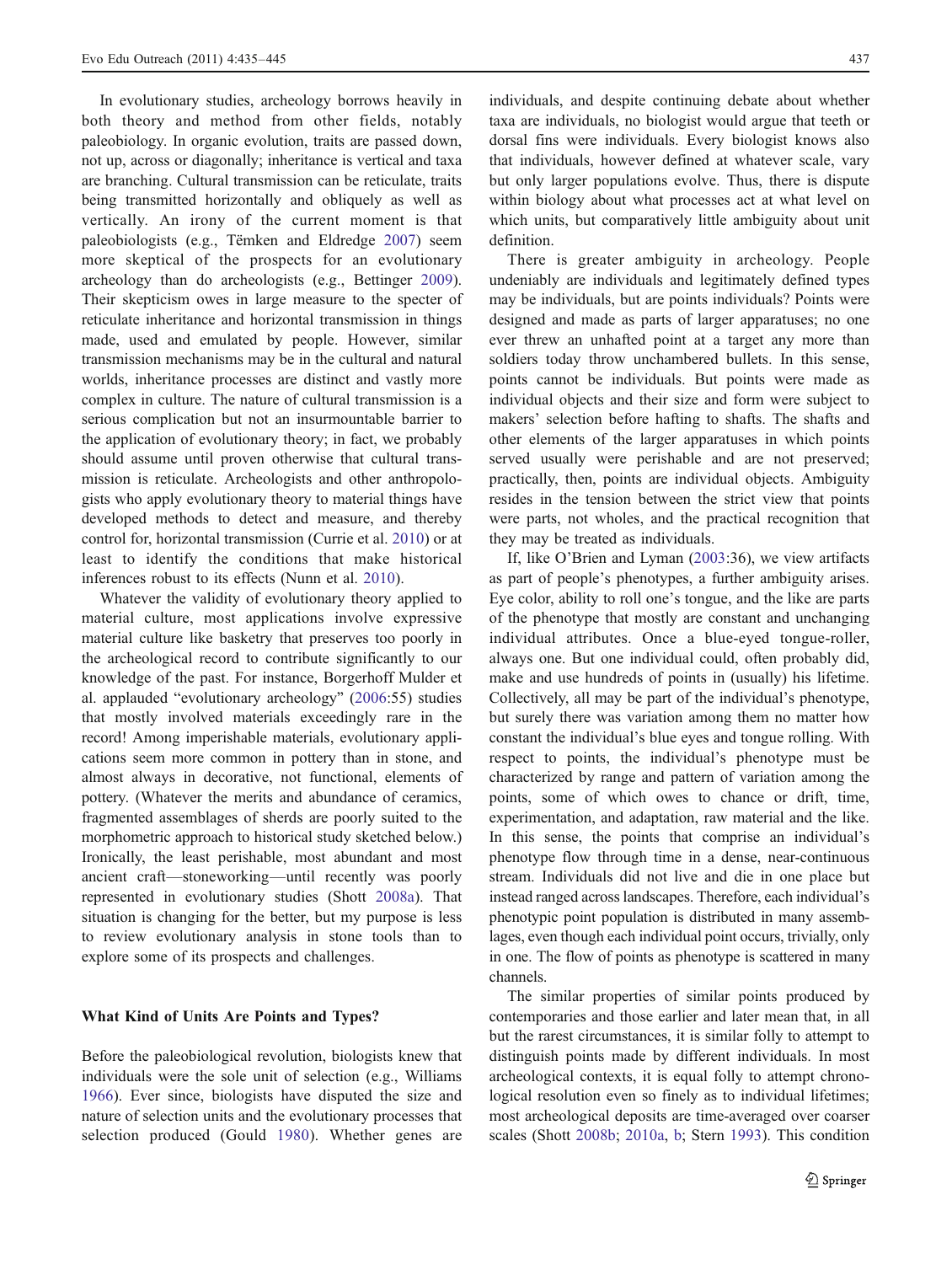makes typical point assemblages free combinations of specimens made by many people over considerable time; they are the compound of synchronic variation between individuals, of variation over individuals' lifetimes, and of variation over many lifetimes–each one's flow distributed in many channels.

The vagaries of deposition and sampling introduce further complications. Not all point-bearing deposits that formed are preserved, but instead redeposited, nor are preserved in accessible contexts, but instead deeply buried. Limited sampling breaks the flow of points through time into discrete units that vary in number and duration. Some units can be ordered in time stratigraphically or by absolute date, but some cannot. As a result, the flow of points through time may form unbroken historical lineages of evolution when perfectly sampled. But in the material record, sampling is far from perfect. Flows pool into units qua assemblages, which themselves are the composites described above, not nearly perfectly time ordered and individually separated flows. Assemblages themselves sample the flow of time quite imperfectly, arbitrarily breaking it into slices separated by gaps, both of which vary widely in duration. Point assemblages, therefore, are time-averaged compounds that combine the partial flows or pools of many individuals distributed across much time.

Yet fossil assemblages also are time-averaged. The individuals that comprise them, often separated by many generations, may exhibit diachronic variation freely combined with synchronic or polymorphic variation in the taxa defined from the assemblages (Newell [1956:](#page-10-0)68–69). The fossil record is as imperfectly sampled in time and space as is the archeological record. In both archeology and paleobiology, then, individuals occur in time-averaged assemblages. Types or taxa are defined from the aggregate properties of assemblages. In both fields, the flow of time and specimens through it is cut into frozen slices of varying length and breadth. Each slice is treated as a unit, not a section of a flowing stream. It is from such frozen slices that our view of evolution's flow must arise.

In this perspective, points bear especially salient resemblance to invertebrate fossils, which played an important role in the rise of modern paleobiology (Sepkoski [2009:](#page-10-0)15– 16). Like invertebrate fossils, in the Americas at least bifacial points are superabundant. This quality minimizes sample-size problems and makes points highly suitable for quantitative analyses not always valid or practical in other artifact classes (e.g., ceramics, the vast majority of which occur as fragmented sherds, not integral vessels). Points also are "single rigid structures" (Polly [2004:](#page-10-0)1; if, admittedly, originally parts of larger complex devices) amenable to geometric modeling as Polly described.

Historical sequences require chronological control. Time order is given in stratigraphic sequences and by points

associated with absolute dates. There are many excavated sequences but the numbers of points from those sequences are rather modest (perhaps unlike invertebrate fossils), nor is their co-occurrence in stratified sequences evidence of historical continuity in a set of points. Association with absolute dates also involves modest numbers of points. Ideally, the best sequence data come from direct dating of many points. Where obsidian points are common, hydration dating, warts and all, is one source of such data. Otherwise, thermoluminescence dating of points made of heated chert or other stone is the best candidate (e.g., Wilhelmsen [2001\)](#page-10-0).

Until finely resolved sequences that include hundreds or thousands of points are constructed—a task that will take some time—archeologists must emulate paleobiologists. We must first define point types (either "intensionally" [empirically] or "extensionally" sensu O'Brien and Lyman [2003](#page-10-0):138) from imperfect data that encompass the considerable synchronic and diachronic variation noted above. Then from what chronological data exist, we must order the types in time. Then we must document historical lineages in the sequences. Then focusing on those lineages, we must describe in detail the rate, pattern, and magnitude of typological change along the sequences. Then we must try to explain the sequence of change.

## If Points Evolve, How Do We Measure the Process?

If points evolve, they do so in response to joint functional and social factors. The functional imperatives of points are known in the broadest terms: flight characteristics, thrust or kinetic energy, penetration, and perhaps durability (Chesier and Kelly [2006\)](#page-9-0). Hughes [\(1997](#page-10-0):349–350) identified accuracy, range, and penetration as important performance criteria; Wilhelmsen ([2001:](#page-10-0)112–115) added aerodynamic properties related to flight stability. Variation in performance requirements can be measured, among other ways, by characteristics like tip acuity, bilateral plan symmetry, and cross-section form and perimeter (Hughes [1997;](#page-10-0) Wilhelmsen [2001](#page-10-0); see also Beck [1998](#page-9-0):25; Chesier and Kelly [2006;](#page-9-0) Churchill [1993;](#page-9-0) Collins [2007:](#page-9-0)72; Ratto [2003:](#page-10-0) Table 5.2a,b; Shott [1993\)](#page-10-0). From hafted ethnographic and archeological specimens of known status, Hughes distinguished points of thrusting spears, darts, and arrows, which occupied somewhat overlapping segments of continua in mass, cross-section area and perimeter (1998:Tables III–IV; see also Ratto [2003:](#page-10-0)215–216).

Hollywood movies to the contrary, it is unlikely that points signaled ethnic identities like the "Apache" arrowheads that John Wayne, teeth gritted, pulled from his own shoulder. Whatever signaling of ethnic status probably resided in larger, more visible segments of projectiles like their shafts (Sinopoli [1991\)](#page-10-0). Yet points may have been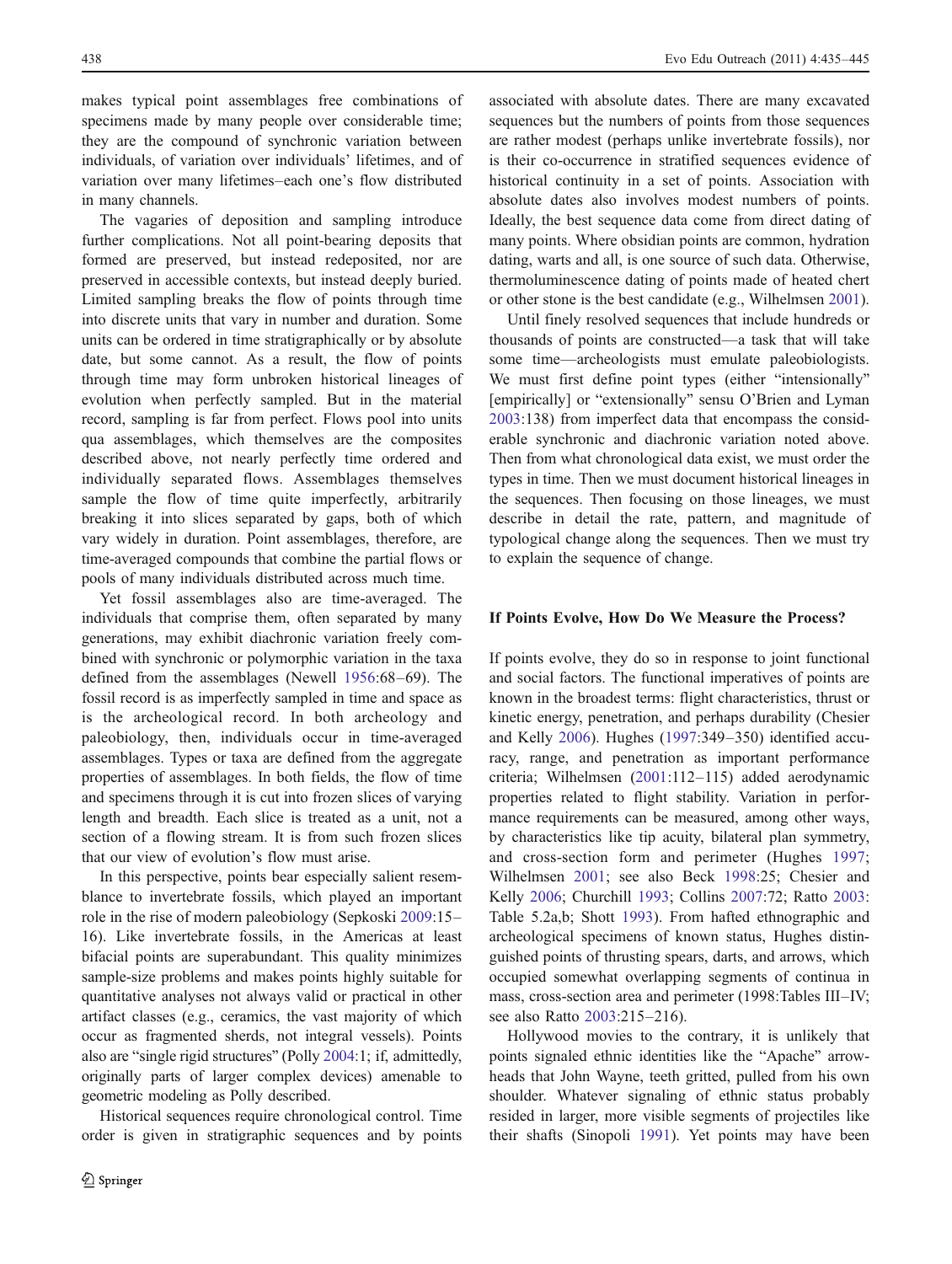subject to Boyd and Richerson's socially determined transmission processes, although the evidence sometimes is equivocal (e.g., Shott [1997\)](#page-10-0). As little as we know of points' functional performance, we know even less of their social one. One future challenge is to identify traits in points of social significance.

#### If Points Evolve, How Do We Analyze the Process?

Points have been used to test transmission theory, on the logic that particular patterns of attribute covariation and rates of change in attributes are most consistent with one or another of Boyd and Richerson's [\(1985](#page-9-0)) models. An earlier essay reviewed important studies (Shott [2008a:](#page-10-0)150–151), unnecessary to repeat except in selected respects. Bettinger and Eerkens ([1999\)](#page-9-0) interpreted different patterns of attribute correlation in Rosegate points, probably arrowheads, from the western and central Great Basin as products of distinct transmission modes. Base width and weight correlated in the central but not the western region. The complex inference was that people in the central region adopted bow-and-arrow technology as an integrated whole, a package deal (therefore, indirect bias), whereas people to the west assimilated the technology piecemeal (therefore, guided variation or trial-and-error adaptation).

Such studies suggest that the application of transmission theory to stone tools may be productive. Yet from their agent-based model, Mesoudi and O'Brien argued that the same attribute patterns were consistent with other transmission models besides indirect bias, i.e., an equifinality thesis. They concluded that "it will be difficult in practice to distinguish between different forms of cultural transmission in the archeological record when relying solely on attribute correlations or measures of variation" ([2008:](#page-10-0)640, original emphasis). Polly [\(2004](#page-10-0)) reported similar difficulties in distinguishing among transmission models or selective regimes in data of the kind and quantity common in the archeological record; Borgerhoff Mulder et al. ([2006\)](#page-9-0) implicitly situated such transmission models at the microevolutionary scale and focused instead on distinguishing vertical and horizontal transmission patterns at the macroevolutionary scale. Mesoudi and O'Brien's study also linked synchronic and diachronic attribute correlations with adaptive constraints, using Sewall Wright's "adaptive landscape" concept. If Mesoudi and O'Brien are correct, then traditional analysis is insufficient and simulation of transmission by different modes under different adaptive constraints is equally important.

Easier said than done. The "adaptive landscape" of so humble a class of so small objects as points may be remarkably complex. (If it is not, but instead unimodal, then Mesoudi and O'Brien [[2008:](#page-10-0)641] argue that guided

variation always is the best solution.) If, therefore, we believe or at least suspect that some variation in point size, form, and time–space distribution may owe to transmission process, then we assume complex adaptive landscapes de facto. There is, first, the reconciliation of competing performance requirements of flight, penetration, and durability (e.g., Chesier and Kelly [2006;](#page-9-0) Hughes [1997](#page-10-0)). Second is the relationship between performance requirements and prey characteristics like density, effective range, flight behavior, body size, etc. Third are social constraints imposed by, for instance, labor specialization or even social norms that oppose specialization (e.g., Cundy [1989\)](#page-10-0). There may be other factors, which we will know only when we think sufficiently long and hard about the problem. Points emerge as remarkably complex objects whose reading poses stiff challenges.

When possible, knowing the characteristics of different transmission modes in historical point sequences is a valuable development. At the same time, it is essential that inference to transmission mode does not become an end in itself. Returning to Bettinger and Eerkens ([1999](#page-9-0)), it is good to know that guided variation characterized the western Great Basin mid-Holocene point sequence but indirect bias characterized the eastern sequence. But this answer merely begs another question: why should either transmission mode prevail where it did? Different transmission modes themselves can be favored in different circumstances of, for instance, population size or density, technological constraints or innovations, and sociopolitical contexts. As a result, inference to transmission mode alone is partial inference at best. Besides transmission theory itself, archeology requires a higher-order body of theory that specifies the conditions in which various transmission modes are apt to prevail.

Chronological resolution usually is coarse in the timeaveraged deposits that are most archeological assemblages. Boyd and Richerson's transmission models involve social processes and contexts that can change at rates much faster than the span of most time-averaged assemblages. Given the coarse time resolution of assemblage data in which most points occur, they easily could accommodate combinations of transmission models. In time-averaged archeological data, then, detailed transmission models may be difficult to distinguish not only because of the equifinality noted above but also because they act over finer time scales than do the data to which they apply.

#### History from Points: The Paleoindian Case

Evolutionary studies of stone tools are on the rise. Most involve Old World tools (e.g., Archer and Braun [2010;](#page-9-0) Castiňeira et al. [2007;](#page-9-0) Clarkson et al. [2006](#page-9-0); Grosman et al.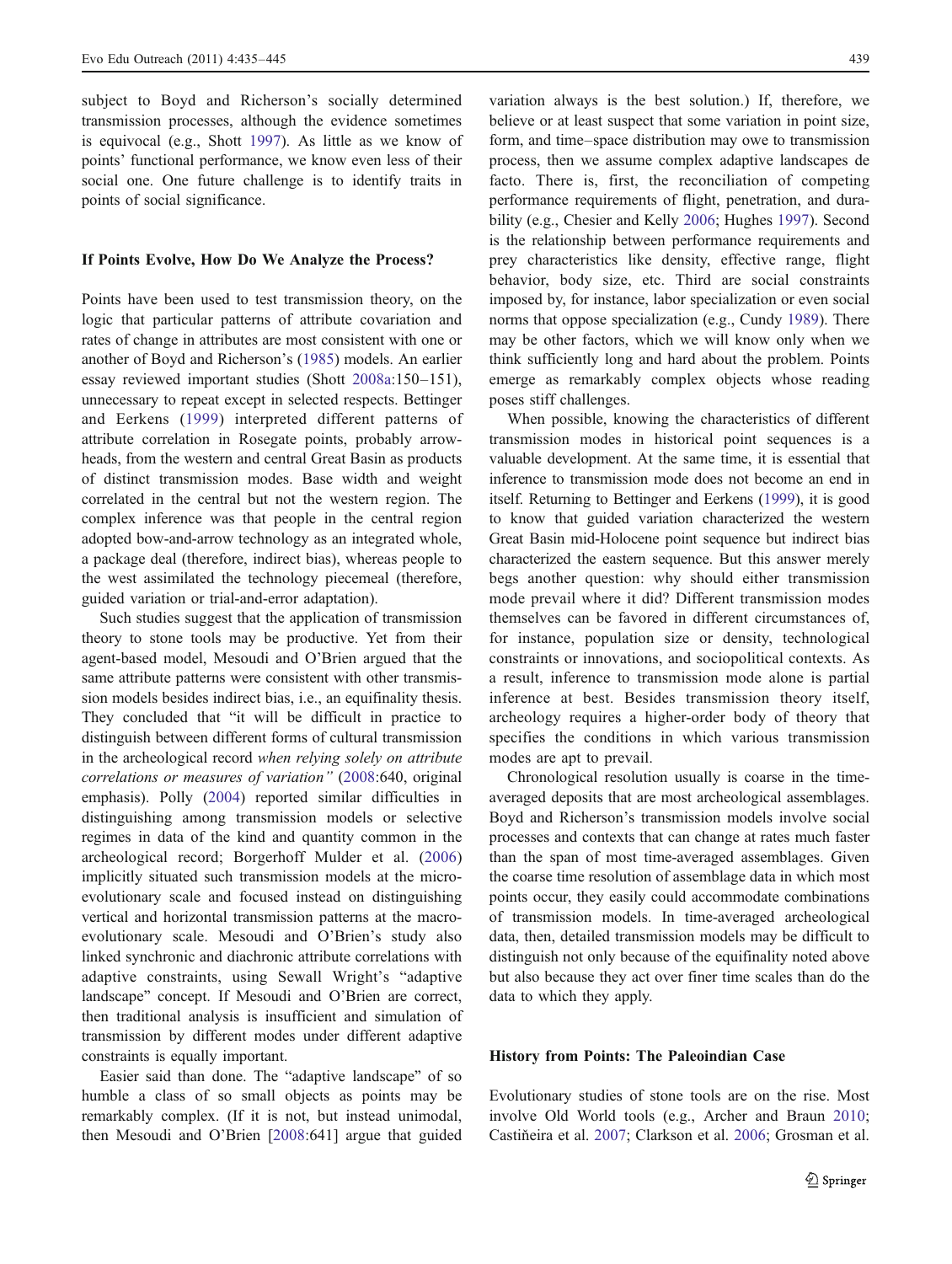[2008;](#page-10-0) Lycett [2009](#page-10-0); Sumner and Riddle [2008](#page-10-0)) that probably did not function as points (but see Apel and Darmark [2009\)](#page-9-0). Collectively, these studies attest to the promise of lithic evolutionary analysis. Here, I confine treatment to current and new approaches in New World Pleistocene archeology.

In developing archeological theory of points, from a New World perspective, it is fitting to begin at the beginning. The Paleoindian point sequence starts with Clovis and diversifies into Goshen and Folsom on the Plains, to Gainey and Barnes/Cumberland in the Midwest, perhaps directly to Dalton in the mid-South, to Suwannee, Simpson and other unfluted lanceolates in the deep South, and to Colas de Pescado in Latin America. Sequences are well described and, as descriptive labels, types are convenient markers for complex patterns of variation. But we must attend to the properties of these sequences as streams, not ice blocks. We do not know if Clovis morphed by continuous degree into later types (phyletic gradualism), if types branched off fully formed while Clovis persisted (cladogenesis), or if later types are unrelated replacements of Clovis. In this state of ignorance, archeologists have begun to test methods to distinguish among the possibilities.

Functional and historical dimensions of variation must be considered in any point study. In the Paleoindian case, functional dimensions include not only flight characteristics, penetration, and durability but also launching device. Collins ([2007](#page-9-0):76–79) summarized data on use–wear type, placement and pattern, and equivocal direct evidence for atlatls to conclude that Clovis points probably were handheld lances, although he did allow the possibility that they were darts launched by atlatls. Their similarity in size and form recommends Collins's judgment to Gainey/Bull Brook points of eastern North America. (The status of Suwannees, Barnes/Cumberlands and Colas de Pescado is less certain.) In contrast, most archeologists believe that Folsom and probably Dalton points were launched by atlatls. If Collins is correct, then later fluted points like Folsoms and later types may be skeuomorphs adapted from a preexisting design to accommodate a new launch device. If so, then future studies, either cladistic as summarized below or geometric morphometric as advocated later, must take into account variation that corresponds to launching device.

#### O'Brien and Lyman

O'Brien and Lyman [\(2003](#page-10-0)) was the first major study of evolutionary paths in points, involving a large sample of early Holocene types from the American southeast. In context, the study was stimulating but inspired certain reservations. O'Brien and Lyman modeled three-

dimensional points as two-dimensional objects, using eight mostly nominal and ordinal variables ([2003:](#page-10-0)152). Despite indifference to "whether characters are quantitative or qualitative" ([2003:](#page-10-0)144), their commitment to paradigmatic classification prompted O'Brien and Lyman to reduce naturally continuous data to interval and lower scales. Unfortunately, at least three of their variables conflate original design with the negative allometry of resharpening, i.e., code specimens for degree and pattern of resharpening experienced (Shott [2008a:](#page-10-0)148–149).

Types ("taxa"), not individual points or empirically assemblages of them, were O'Brien and Lyman's unit of study. They were right to question (but not necessarily reject) the empirical basis of type definitions. Problems include lack of precision and consistency in description, disagreement about what constitutes essential characteristics, and change in type definition as more empirical samples are found. Surely classification can be improved. But their paradigmatic alternative—the a priori definition of classes into which empirical specimens are placed according to their sets of characteristics—itself amounts to a reproduction of empirical types. O'Brien and Lyman argue that character lists and paradigmatic classes defined from them "are not empirical…they can only be created" [\(2003](#page-10-0):139). But characteristics are selected from infinite possibilities and types defined that resemble empirical specimens only after examination of empirical samples. The paradigmatic approach does not avoid the problem of empirical type definition. In their study, moreover, although variables were chosen ("based on expectations as to which parts of a projectile point would change the most over time as a result of transmission" [\[2003](#page-10-0):150]), the variables seemed selected to describe general qualities of plan form, haft element, and fluting; the classification was not obviously informed by the detailed examination of point performance or historical criteria noted above. That is, it was extensional as much as intensional.

Whatever the virtues of paradigmatic classification, in the 621 points of O'Brien and Lyman's study, it produced 491 types qua taxa, an average of 1.26 points per type [\(2003](#page-10-0):157). Such types are nearly as unique as snowflakes. Then they confined analysis to the 83 points that formed 17 larger types. In the process, a group of more than 600 specimens was reduced to an analytical set of fewer than 100, which seems inefficient in the use of empirical data if not unrepresentative. Whatever the imperfections of traditional typology, O'Brien and Lyman's "intentional" types freely combined form, technology, fluting, size, and degree of resharpening and freely cross-cut traditional types [\(2003](#page-10-0):156). This failure to replicate "extensional" types does not automatically discredit either approach, but does suggest that we should be more careful in how types are defined. Among other things, resharpening effects can be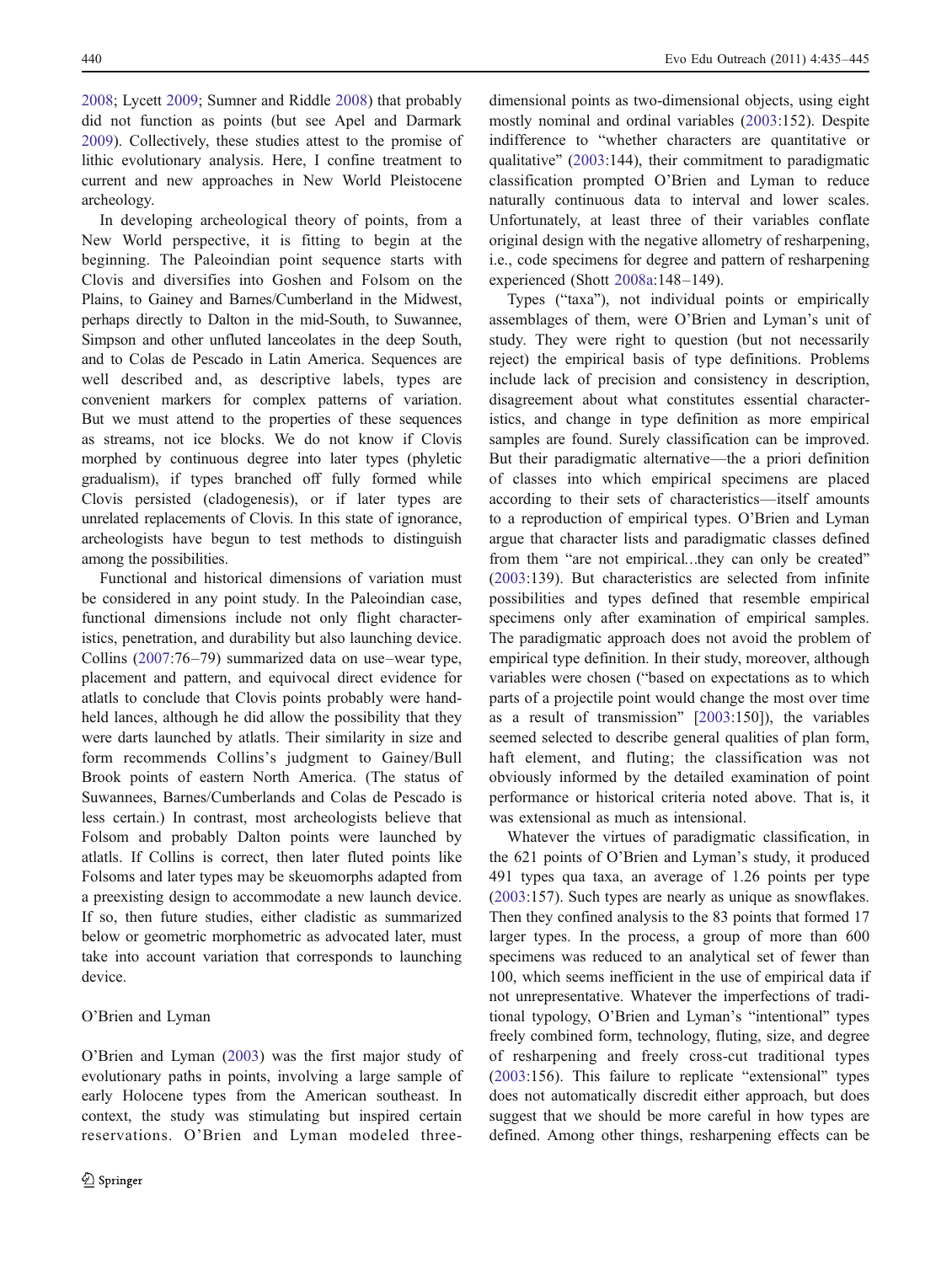minimized if not entirely removed by the simple expedient of confining characterization and analysis to haft elements, which are far less susceptible to resharpening than are blades and whole-object size and form.

Finally, cladistics found phylogenies for the unordered characters of the reduced point-type sample. Cladistics assumes branching divergence and usually is constrained to change only one state per step in ordinal data. These assumptions may or may not be faithful to the nature of transmission and selection in points. Assuming validity of the phylogeny ([2003](#page-10-0):169), O'Brien and Lyman make it the conclusion of their analysis. As description, this is fair enough, but any historical inference reached or evolutionary trend suggested, certainly one so detailed and complex as theirs, begs for broader contextualization and explanation.

# Other Cladistic Approaches

Buchanan et al. used two-dimensional images of a continental sample of fluted points. They defined landmarks and used inter-landmark distances as dimensional measures. They used two different methods to attempt to control for resharpening allometry (Buchanan and Collard [2007:](#page-9-0)372–373; Buchanan and Hamilton [2009](#page-9-0):284), both critiqued elsewhere along with interpretations of results (Shott [2009](#page-10-0)). Assemblage was the unit of analysis, and mean "size-free" dimensions by assemblage were reduced to ordinal or interval-scale variables, treated as ordered states for cladistic analysis. The dataset included caches, and what most archeologists would call "kill" (e.g., Naco, Lehner) and "habitation" assemblages that varied considerably in size and probably accumulation span, which are important sources of assemblage variation (Shott [2010b\)](#page-10-0).

Here, the most salient points are that assemblages were units of analysis and that Buchanan et al. sought historical information in point data. Assemblages can be legitimate units of analysis, but free combination of caches, kills, and habitations is questionable. Caches were deposited in virtual instants of time and might comprise products of one knapper. Kill assemblages probably also accumulated in very short intervals, even if points were contributed by several users, unless they occur at places suitable to repeated ambushes or drives. But what archeologists typically call "habitation" sites, assemblages accumulated over much longer and more variable intervals. Combining caches with habitations freely mixes instantaneous deliberate deposits with accumulations over intervals orders of magnitude longer. Assemblages can serve as units of analysis, but not all assemblages are equal in size or accumulation span. Considering the great variation implicated, assemblages should comprise units of analysis only when at least roughly comparable in context, span, and size.

Among other limitations, cladistic practice in archeology emphasizes discrete traits to the virtual exclusion of continuous ones, which alters the character of data and might influence results. Our discrete-trait focus prevails across the range of analytical scales from characteristics of individual artifacts (e.g., Buchanan and Collard [2007;](#page-9-0) O'Brien and Lyman [2003\)](#page-10-0) to entire cultures (e.g., Bettinger [2009](#page-9-0); Chatters and Prentiss [2005\)](#page-9-0). Yet some paleobiologists argue that continuous traits are perfectly amenable to cladistic treatment (e.g., MacLeod [2002\)](#page-10-0). Of course we should treat as discrete those traits that legitimately are, but we should not reduce the intrinsic properties of our often continuous data merely to fit convenient analytical practices developed in other fields; instead, we should consider inherently continuous traits equally with discrete ones, and then use existing or devise new methods for their joint study.

#### Geometric Morphometrics

Whatever the advantages of cladistic analysis (cf. Shott [2008a](#page-10-0); [2009\)](#page-10-0), geometric morphometrics (GM) also is on the rise, mostly in resharpening studies (e.g., Shott and Trail [2010](#page-10-0)). GM is a set of methods that produce and analyze data in ways historical among others. Like cladistics, GM reduces the complex whole objects that are points to smaller sets of dimensions. Whether in two- or three-dimensional models, however, GM does not reduce naturally continuous data to lower measurement scales. Unlike traditional manual measurement of orthogonal dimensions, GM data are free of geometric constraints. When manipulated in CAD or similar software, resulting models allow easy and accurate measurement of variables otherwise difficult to measure (e.g., volume, surface area, centroid size, longitudinal and transverse section area and perimeter [and variation in both at regular intervals along the axis], edge perimeter). Landmarks and other GM data can be placed to capture the functional traits that theory identifies (e.g., Hughes [1997;](#page-10-0) Wilhelmsen [2001\)](#page-10-0) and the and technological traits that relate particularly to fluted points (Shott and Trail [2010](#page-10-0); Fig. [1\)](#page-7-0). Unlike cladistics, it is not an inherently historical approach that assumes mode, rate, or direction of evolutionary change.

MacLeod [\(2002](#page-10-0):129–134) demonstrated the potential of GM in paleobiology. He defined what amount to modules– sets of landmark points that covary closely as quasi-discrete components (e.g., Klingenberg [2008\)](#page-10-0) of larger wholes—in hypothetical phylogenies. Landmark x-y-z coordinates and inter-landmark distances are continuous values easily analyzed in GM routines like the program Morphologika (O'Higgins et al. [2009](#page-10-0)). MacLeod defined clusters of landmark configurations that both captured discrete characters in a time-ordered set of taxa and that reconstructed its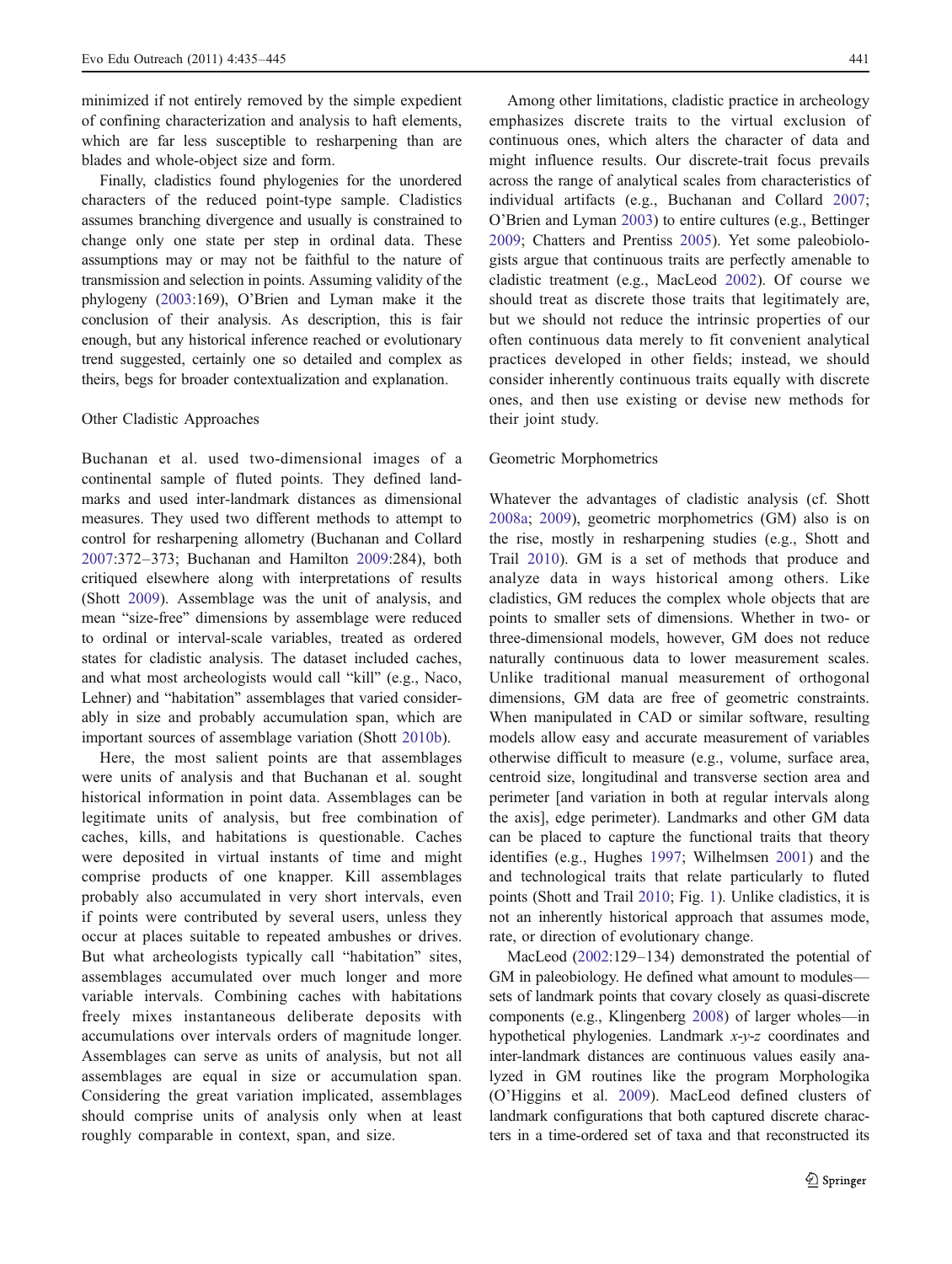<span id="page-7-0"></span>

Fig. 1 Landmark configuration for functional and technological analysis of North American Paleoindian points. Source: Shott and Trail [\(2010](#page-10-0): Fig. 4)

evolutionary history (itself known in these hypothetical data, which thus serve as a control sample). Finally, he reduced continuous data to discrete characters and conducted conventional cladistic analysis that agreed closely with phylogenetic inferences reached in continuous data. Thus, MacLeod suggested that both continuous data and morphometric methods can reveal historical relationships in fossil lineages.

GM study of Paleoindian points might use types and assemblages differently as units of analysis. For many purposes, types should be units of analysis (Apel and Darmark [2009](#page-9-0):16). That does not mean that types as defined *subjectively* or points casually assigned to types should be taken at face value. On the contrary, GM data can be used to define valid types, especially in haft modules rather than whole points to control for resharpening allometry. This can be done using standard cluster analysis, relative-warp cross plots (MacLeod [2002](#page-10-0):131), canonical variate analysis, or other methods.

O'Brien and Lyman [\(2003](#page-10-0):135) argued that empiricaltype definition obscured historical relationships between Clovis and Dalton types, and that intensional paradigmatic classification and cladistic analysis alone could reveal it.

Yet GM characterization and analysis can reveal such relationships and is more faithful to the total form and continuous dimensions of points (i.e., does not reduce them to a small set of abstract formal properties and measures continuous variation in continuous terms). O'Brien and Lyman also argued that paradigmatic classification can define morphospace, "the multidimensional space encompassing the range of morphological variation of…taxa" [\(2003](#page-10-0):140). So too can GM and landmark data; indeed, Gould [\(1991](#page-10-0):420) considered cladistics and the paradigmatic classification consistent with it poorly suited to defining morphospace. Leaving aside the questions about O'Brien and Lyman's analysis noted above, GM, besides its unique virtues, can accomplish all that their approach claims.

For some purposes, however, cache assemblages may be valid analytical units for the properties noted above, either by defining points in a cache as a type or using context to test the validity of types defined otherwise. Among their virtues is that cache specimens rarely are resharpened, so resharpening allometry is mooted and entire points, not just haft modules, can be studied. Also, specimens in a cache often are of the same material, controlling this source of variation. Although it always remains an inference, cache points also may have been made by one person at essentially one time, controlling other sources of variation. Paleoindian point caches are difficult to find and therefore rare, yet a surprising number exist (Kilby [2008](#page-10-0)). It is worth at least exploring GM analysis in cache points.

Whatever the unit of analysis, and assuming some a priori information about the chronological distribution of types, historical or evolutionary analysis can take several routes. For instance, thin-plate splines and relative-warp plots are graphic depictions of pattern and scale of difference in landmark points between putative ancestral and descendant types (e.g., Shott and Trail [2010](#page-10-0)). Granted, they are graphics, not analysis, but scaled images of the deformation required to transform type A into type B can suggest hypotheses for rate, mode, and cause of change (Fig. [2\)](#page-8-0). Some pictures are worth at least a few words. Software like MorphoJ (Klingenberg [2011](#page-10-0)) and Mesquite (Maddison et al. [2009\)](#page-10-0) can test different transmission modes or other evolutionary processes in GM data, although they require a priori phylogenies, and there are ways to fit GM data to phylogenies that treat shape as a multivariate character and tests for historical signals in those data (Klingenberg and Gidaszewski [2010](#page-10-0)). It also should be possible to fit empirical GM trends to different models of adaptive landscapes (Bettinger [2009;](#page-9-0) Polly [2004](#page-10-0)). Moreover, GM data and perhaps inter-landmark distances allow points to be subdivided into modules or even smaller sets of data and dimensions. Resolving point types this way, we may find that evolution occurs much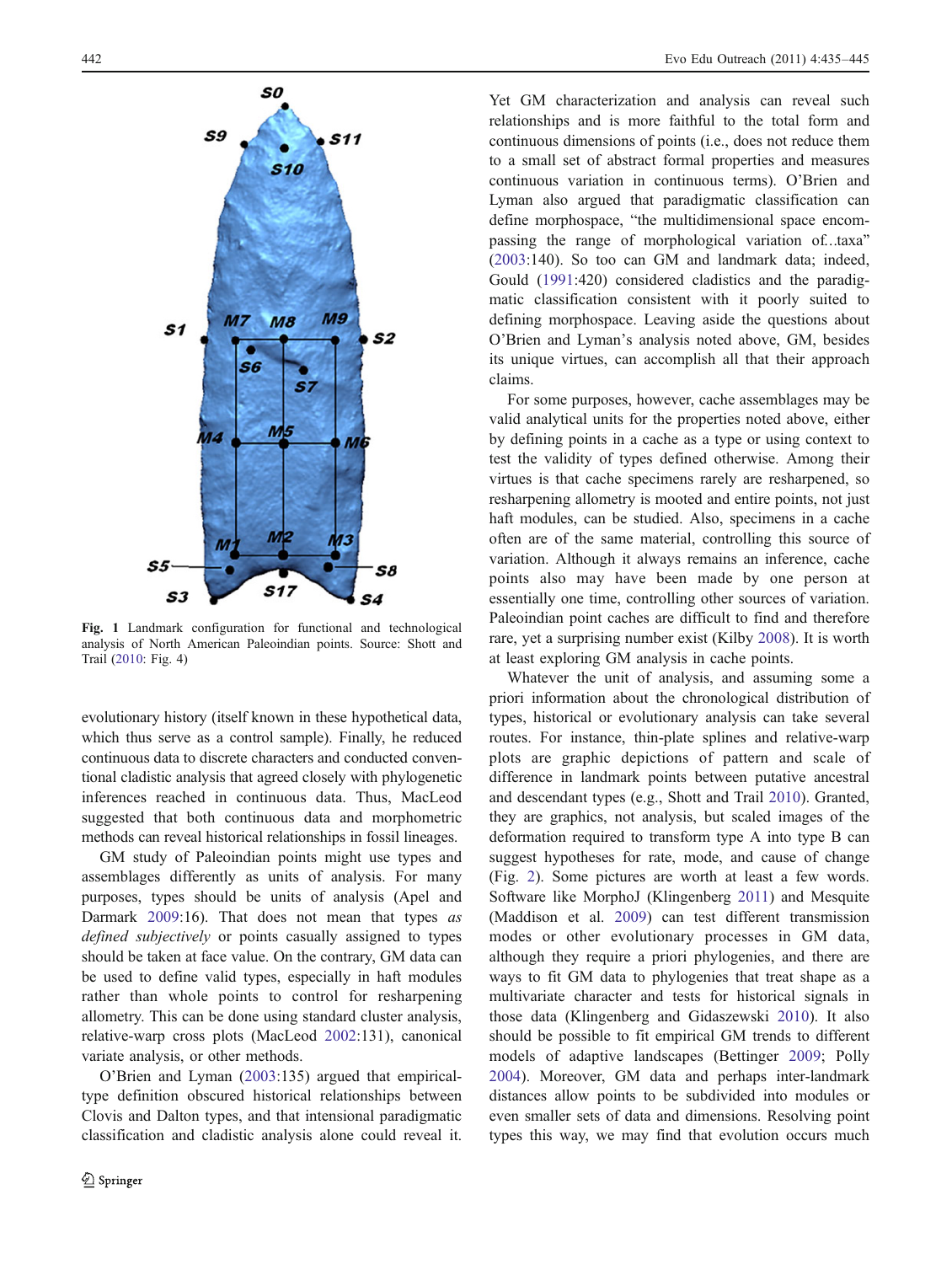<span id="page-8-0"></span>

Fig. 2 Thin-plate splines (tps) of Clovis and Cumberland points, showing degree and pattern of deformation accumulated between types. Source: Shott and Trail ([2010:](#page-10-0) Fig. 10)

differently or more rapidly in some segments than others, extending to multivariate GM data the approach that Morrow and Morrow [\(1999\)](#page-10-0) demonstrated in the transition from Clovis to Colas de Pescado.

Whether microscale transmission processes can be identified in often-coarsely resolved archeological data, GM point data also can be used to explore macro-scale transmission. Again, the best examples are in paleobiology. Polly [\(2004\)](#page-10-0) used computer simulation to model the evolution of complex morphology over long time spans in morphometric data on shrew tooth crowns. To constrain the pattern and magnitude of morphological change to the biologically realistic (i.e., to prevent morphometric landmark configurations to evolve or drift via stochastic simulation into unrealistic form [Polly [2004](#page-10-0):3]), he calibrated covariance matrices to empirical data. (Channeling

Gould, Bettinger [\[2009](#page-9-0):279] called "Baupläne" similar functional constraints at presumably higher levels than points, thus acknowledging constrained variation in cultural phenomena.) Polly then simulated evolution in simple (i.e., unimodal, one peak) and complex (i.e., multimodal randomly distributed peaks that varied in slope and height) adaptive landscapes under distinct selection modes: random fluctuation, directed or sustained trend, stabilizing, and drift. Morphologies evolved over long time patterned differently depending upon selection mode. Under random fluctuation, for instance, evolved morphologies were narrowly and randomly distributed near the origin (representing the starting morphology) of the plot of the first two axes of principal component space and divergence from starting morphology rose modestly over time while the range of morphologies rose monotonically (Polly [2004:](#page-10-0) Fig. 5). In contrast, directional selection yielded tightly clustered evolved morphologies distant from the origin of principal component plots with limited divergence from the selection trend and monotonic rise in divergence from starting morphology over time (Polly [2004](#page-10-0):Fig. 7). Thus, Polly could distinguish the effects of different selection regimes and adaptive landscapes. He concluded (2004:22) that evolutionary trends and historical relationships between taxa can be identified in morphometric data under any mode except strong stabilizing selection.

It may seem a long stride from shrew teeth to points, but both are rigid solids amenable to morphometric characterization and whose landmark configurations are constrained by function, size, allometry, and other factors. Just as shrew teeth cannot grow too large or sprout needle-sharp peaks, points and their modular components cannot grow too large or small, cannot sprout multiple points on their edges or faces, cannot grow too thick or thin, and otherwise are functionally constrained (e.g., Hughes [1997](#page-10-0); Wilhelmsen [2001](#page-10-0).)

# Why do Points Evolve?

In a short essay crowded with many questions, "Why do points evolve?" is the \$64,000 winner. Like all important questions, this one is much easier to ask than to answer, and I can offer no remotely satisfactory one at this juncture. After all, an answer requires a body of theory that at once gives meaning to data and explains their pattern and variation by reference to external factors or internal properties. Physicists possess such theory to explain, for instance, the structure and behavior of atoms. Archeology, unfortunately, lacks theory to explain the historical properties—time–space range, tempo and mode of change, pattern, scale and direction of morphometric change itself wrought by complex interaction between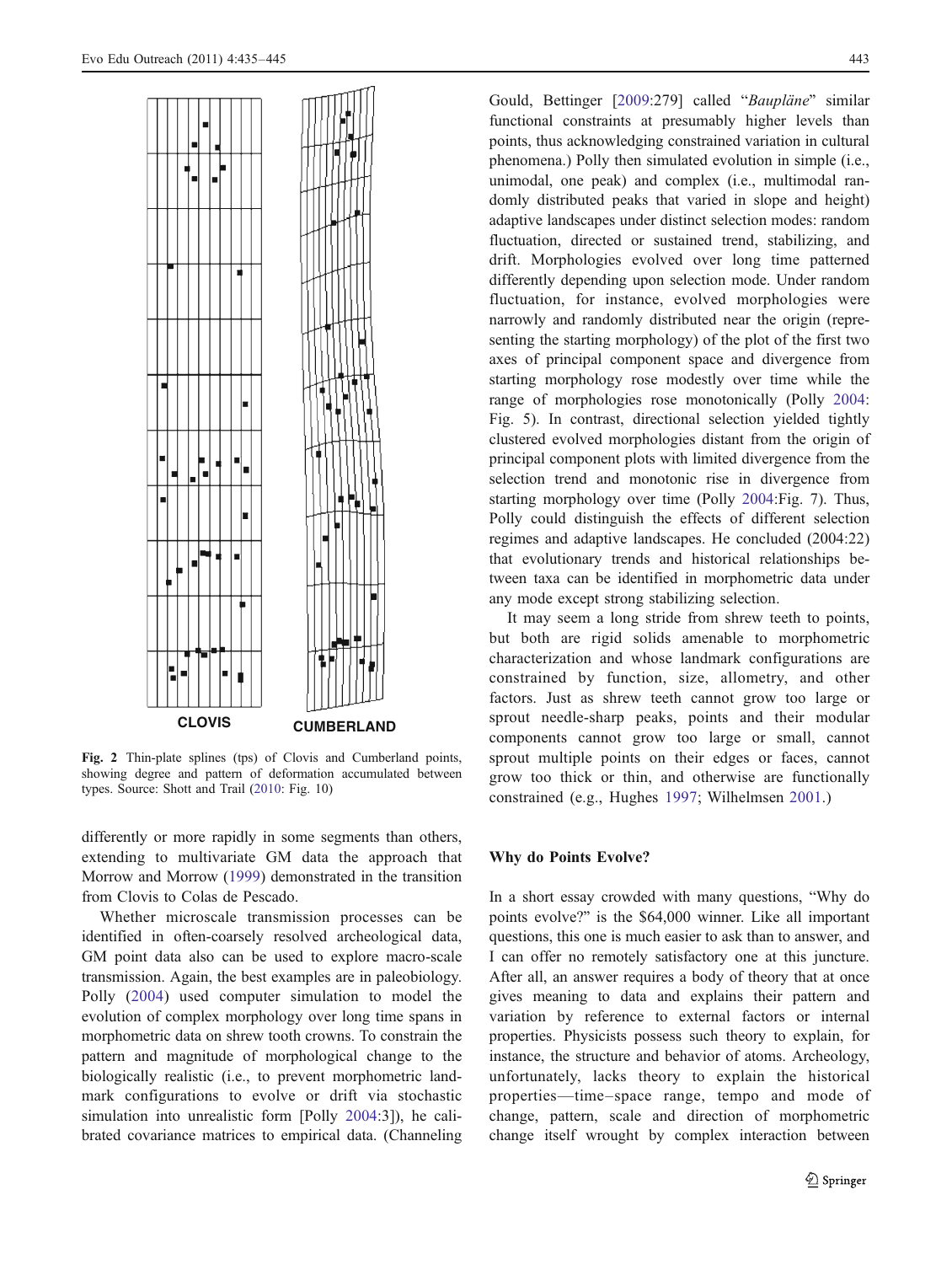<span id="page-9-0"></span>constraints, inertia and selective factors—in historical lineages. Lacking that theory, it is fatuous at present to attempt to answer the question posed.

Yet at least we might begin thinking about the problem. A host of subsidiary questions must first be posed and answered before sufficient theory emerges. Does time– space range of specific types or longer historical lineages vary with material, human population, environmental conditions, or change? Do tempo or mode of change vary with abundance of items, an equivalent of population size? Do rate and type of branching divergence depend upon the same factors, or perhaps others like raw material, complexity or length of the production process or artifact use-life? What external factors like population, sociopolitical organization, and complexity, constrain morphometric trajectories of change? What internal factors like material (again) or production-complexity (again) similarly constrain morphometric trajectories? Until we address such questions, we never will find the answers nor build the theory that can explain why and how points evolve.

If we cannot yet answer the  $$64,000$  or even the  $99¢$ questions, we can take at least a fool's comfort in the possibility that methods like GM might reorient our thinking in ways that invite contemplation of the answers. In this way, needed theory and available method can forge a recursive relationship, advances in one stimulating reaction and revision in the other.

## Conclusion

However important systematic historical studies will be in archeology's future—and I believe strongly that they should be—they must not preclude other approaches. We should continue to carry out micro-scale or short-term studies of adaptation or function in particular time-space settings, meso-scale studies of culture process, purely historical studies that focus on sequence and dating for their own sake, broad syntheses, methodological analyses, among others. But we should add to this customary mix studies of which the approach advocated here forms only a small part: the properties of macroscale or long-term historical lineages of material at all levels from trait, artifact, assemblage, to culture, following Clarke's (1968) framework and recently revived by Bettinger (2009) and Chatters and Prentiss (2005) among others.

This is no brief for a reorientation of archeological research exclusively toward systematic historical studies; doing so would merely perpetuate the unproductive cycling between intellectual fads that characterized so much of archeology's history and hampered its development. It is a truly modest proposal that archeology attend to intermediate and macroscale historical processes and develop the theory

and method to not merely describe and document, but to explain them. In view of their abundance, stone tools hold particular promise for this partial redirection of archeological thought and practice and transmission processes form one small part of a much larger theoretical apparatus. At this remove, we can only discern the faint outlines of that approach. Bringing it into sharp focus is a major challenge to archeology's future.

# References

- Apel J, Darmark K. Evolution and material culture. Curr Swed Archaeol. 2009;17:9–26.
- Archer W, Braun DR. Variability in bifacial technology at Elandsfontein, Western Cape, South Africa: a geometric morphometric approach. J Archaeol Sci. 2010;37:201–9.
- Beck C. Projectile point types as valid chronological units. In: Ramenofsky A, Steffen A, editors. Unit issues in archaeology: measuring time, space, and material. Salt Lake City: University of Utah; 1998. p. 21–40.
- Bettinger RL. Macroevolutionary theory and archaeology: is there a big picture? In: Prentiss A, Kuijt I, Chatters J, editors. Macroevolution in human prehistory. New York: Springer; 2009. p. 275–95.
- Bettinger RL, Eerkens J. Point typologies, cultural transmission, and the spread of bow-and-arrow technology in the prehistoric great basin. Am Antiquity. 1999;64:231–42.
- Borgerhoff Mulder M, Nunn CL, Towner MC. Cultural macroevolution and the transmission of traits. Evol Anthropol. 2006;15:52– 64.
- Boyd R, Richerson RJ. Culture and the evolutionary process. Chicago: University of Chicago; 1985.
- Buchanan B, Collard M. Investigating the peopling of North America through cladistic analysis of early paleoindian projectile points. J Anthropol Archaeol. 2007;26:366–93.
- Buchanan B, Hamilton MJ. A formal test of the origins of variation in North American early paleoindian projectile points. Am Antiquity. 2009;74:279–98.
- Castiňeira C, Cardillo M, Charlin J, Fernicola JC, Baeza J. Análisis Morfométrico de los Cabezales Líticos 'Cola de Pescado' del Uruguay. In: Arqueometría, Segundo Congreso Argentino. Comisión Nacional de Energia Atómica, Buenos Aires; 2007. pp. 1–7.
- Chatters JC, Prentiss WC. A Darwinian macro-evolutionary perspective on the development of hunter-gatherer systems in Northwestern North America. World Archaeol. 2005;37:46–65.
- Chesier J, Kelly R. Projectile point shape and durability: the effect of thickness: length. Am Antiquity. 2006;71:353–63.
- Churchill SE. Weapon technology, prey size selection and hunting methods in modern hunter-gatherers: implications for hunting in the Palaeolithic and Mesolithic. In: Peterkin G, Bricker H, Mellars P, editors. Hunting and animal exploitation in the later paleolithic and mesolithic of Eurasia. Archeological Papers of the American Anthropological Association 4:11–24; 1993.
- Clarke D. Analytical archaeology. London: Methuen; 1968.
- Clarkson C, Viniciu L, Lahr MM. Quantifying flake scar patterning on cores using 3D recording techniques. J Archaeol Sci. 2006;33:132–42.
- Collins MB. Discerning clovis subsistence from stone artifacts and site distributions on the Southern Plains Periphery. In: Walker R, Driskell B, editors. Foragers of the Terminal Pleistocene in North America. 2007. pp. 59–87.